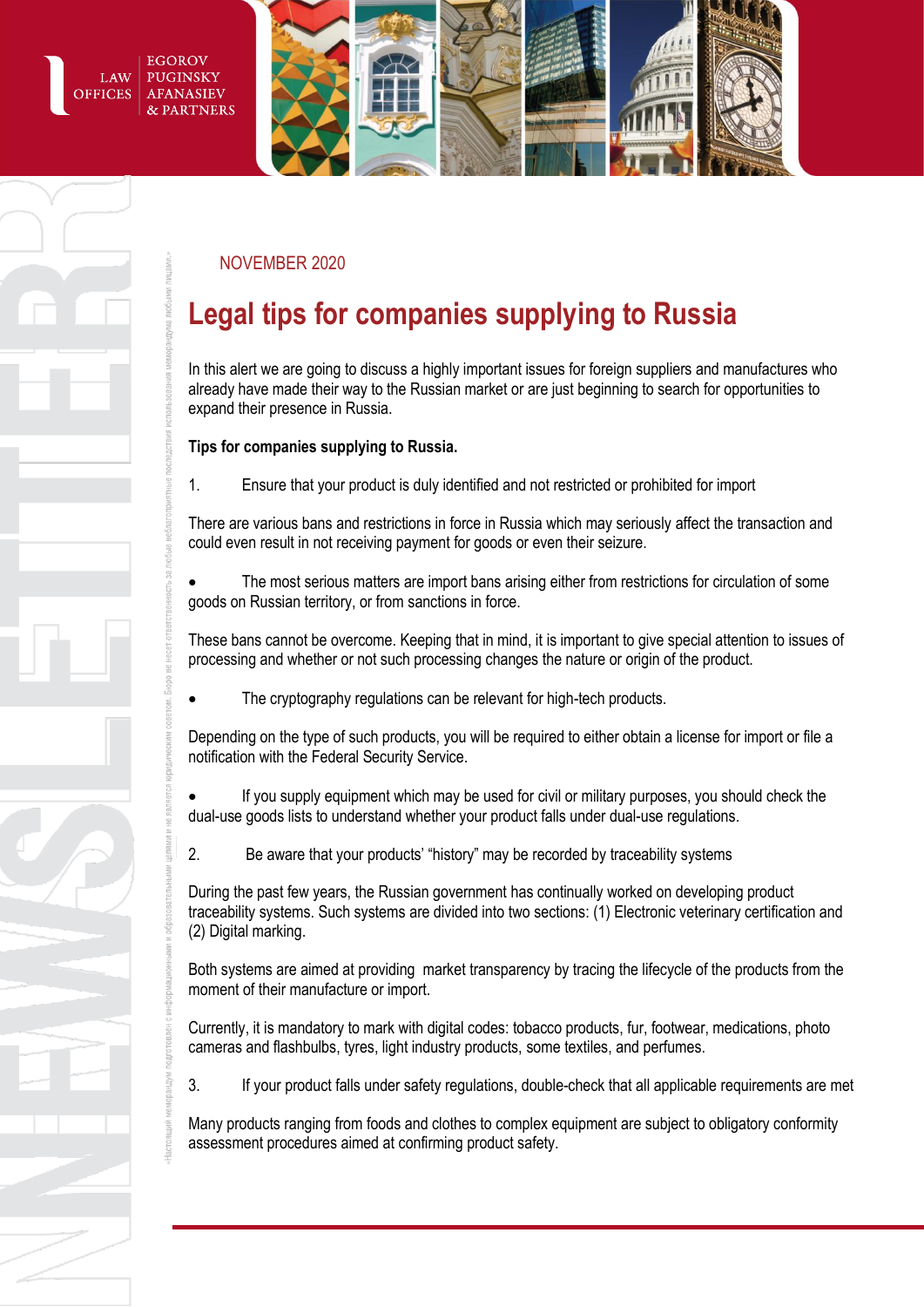**EGOROV** PUGINSKY OFFICES **AFANASIEV** 

In most cases, two confirming documents are issued: the Declaration of Conformity – issued by the importer itself and registered by the certification center, and the Certificate of Conformity – issued by the certification center only.

Usually both documents are issued upon tests carried out by a laboratory or test centers.

For supplies regular sent to Russia, the declaration or certificate of conformity are issued for a serial production, thus a foreign supplier shall appoint its local representative in Russia for conformity assessment purposes.

In practice, parties conclude a specific agreement called an "Agreement on performing of foreign manufacturer's functions", which basically is a power of attorney for the Russian representative to conduct confirmation of safety regulations.

What is necessary for this process? Among other important things, it is worth:

- You should find a partner in Russia you can rely on in order to manage the conformity assessment.
- You should ensure that your partner makes contracts only with authorized (in other words duly accredited) laboratories and certification centers to conduct all necessary work.
- You should bear in mind that the products which are new on the market must firstly pass tests in Russia. Therefore, usually before launching the supply process your partner should ask for the importation of product samples for relevant tests.

Otherwise, create a branch or subsidiary in Russia to handle all processes in due manner by yourself. Because even though it is quite challenging to hold foreign company liable for violation of safety regulation, still under Russian law, an end user of a product may by his or her choice file a claim directly to the manufacturer of such products who is also responsible for negative consequences which may put human lives in danger.

4. Do not agree to supply goods to Russia on DDP terms

According to Russian laws, foreign companies are very limited by themselves in their abilities to have their goods clear customs for importation to Russia. A general rule here is that if the goods are imported to Russia under a contract between a foreign supplier and a Russian buyer, only the Russian buyer may perform import customs clearance. Any contact conditions stating otherwise (such as DDP term) will be impossible to implement in practice – thus, the consequences of a non-fulfilment of the supplier's obligations may follow.

To summarise – first and foremost it is necessary to make sure that a foreign supplier knows about all relevant technicalities applicable in Russia, is ready for different kinds of requests from Russian buyers, and may control Russian buyers actions with regard to compliance with the applicable rules.

And finally, do not forget to allocate contractual liability in a way that will secure your interests in case of misunderstandings.

## **Contacts**



### **Alexey Karchiomov**

*Counsel International Trade & Customs Practice* alexey\_karchiomov@epam.ru +7 (812) 322 9681